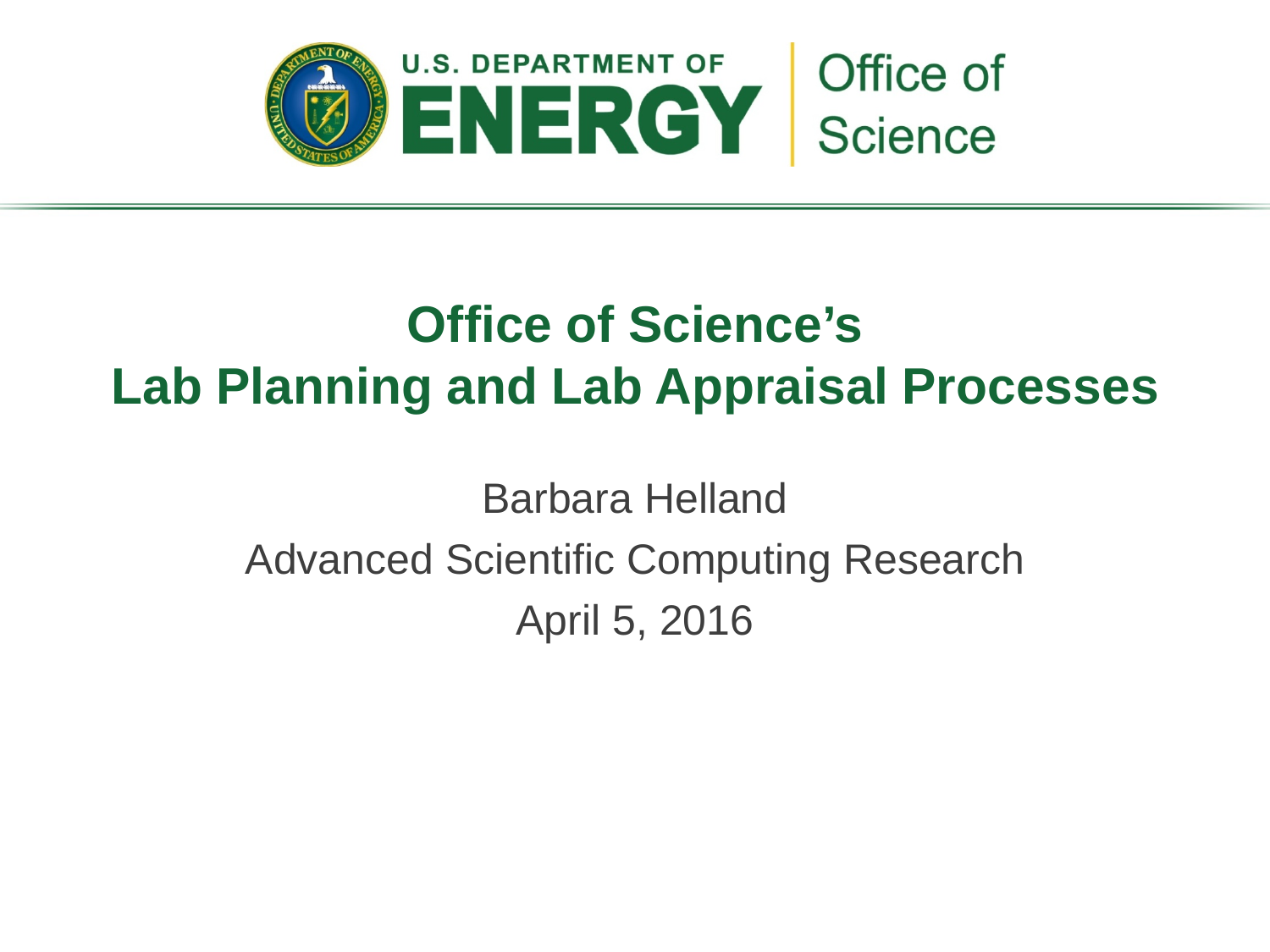#### **Department of Energy National Laboratories**

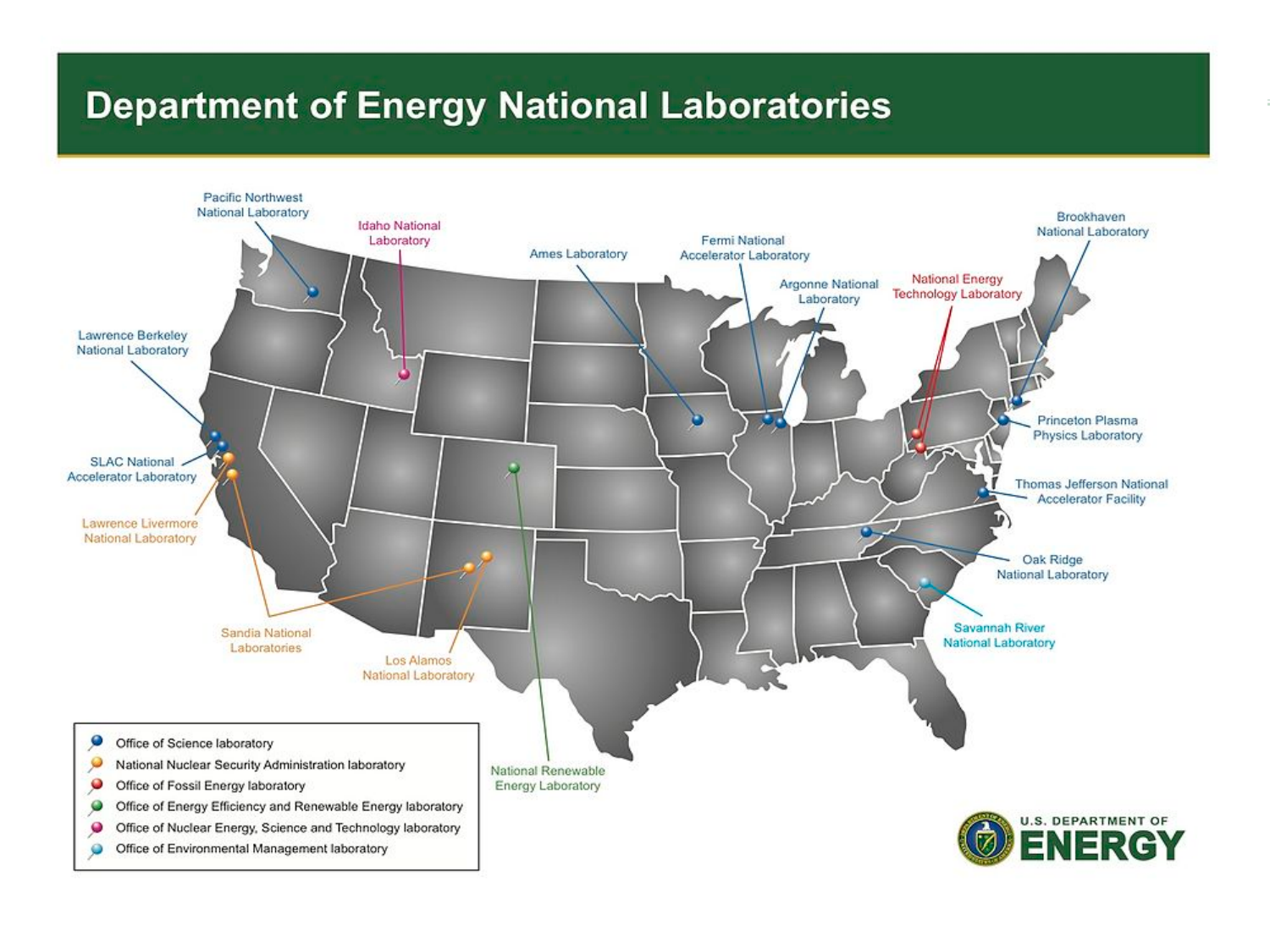## **SC Lab Planning**



#### **U.S. DEPARTMENT OF ENERGY OFFICE OF SCIENCE**

The U.S. Department of **Energy's Ten-Year-Plans** for the Office of Science **National Laboratories** 



- **FY 2006 Energy and Water Development Appropriations Bill required DOE to produce business plans for each of the national Laboratories**
- **Even though the requirement does not exist today, SC recognized the importance of the planning process as an element of its stewardship responsibility for these laboratories.**
	- **Each year Laboratory Leadership teams are asked to define a long-range (10-year) vision for their institution**
	- **Provides a starting point for discussion between SC leadership and each laboratory about the laboratory's future direction**

http://science.energy.gov/~/media/lp/pdf/laboratory-planning-process/SC\_Consolidated\_Laboratory\_Plans.pdf

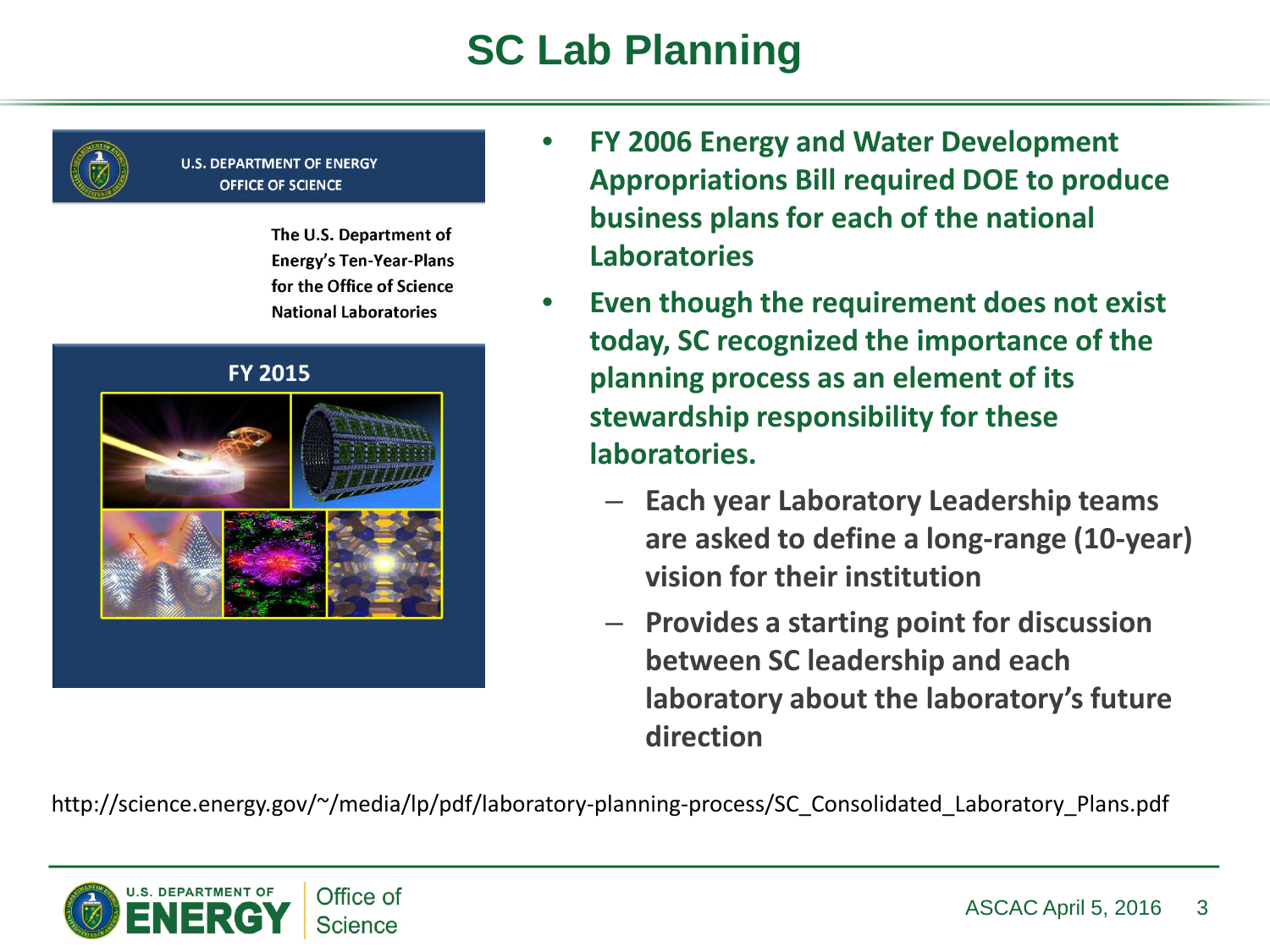## Lab Plan Process



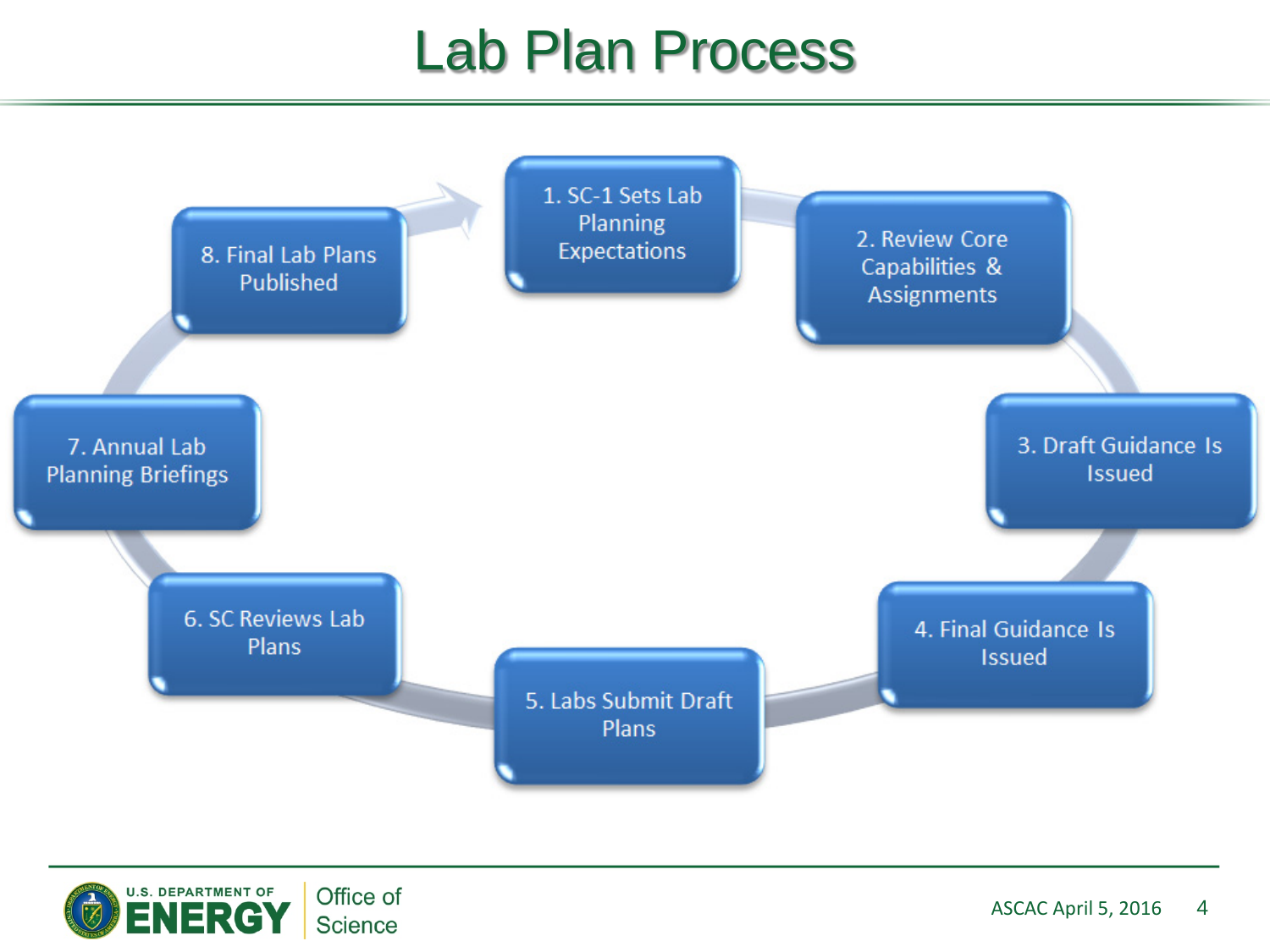# 2015 Lab Core Competencies

SC uses three criteria to define core capabilities. They must: 1) encompass a substantial combination of facilities and/or teams of people and/or equipment; 2) have a unique and/or world-leading component; and 3) be relevant to a discussion of the missions of the DOE, National Nuclear Security Administration, (NNSA), and the Department of Homeland Security (DHS) missions.

| <b>Categories of Core Capabilities</b>               | <b>AMES</b>  | <b>ANL</b>   | <b>BNL</b> | FNAL         | <b>LBNL</b>  | <b>ORNL</b>  | <b>PNNL</b> | <b>PPPL</b>  | <b>SLAC</b> | <b>TJNAF</b> |
|------------------------------------------------------|--------------|--------------|------------|--------------|--------------|--------------|-------------|--------------|-------------|--------------|
|                                                      |              |              |            |              |              |              |             |              |             |              |
| Accelerator Science                                  |              | X            | X          | $\mathsf{x}$ | X            | x            |             |              | X           | X            |
| Advanced Computer Science, Visualization, and Data   |              | X            |            |              | X            | $\mathsf{x}$ | X           |              |             |              |
| Applied Materials Science and Engineering            | $\mathsf{x}$ | X            | X          |              | X.           | x            | x           |              |             |              |
| <b>Applied Mathematics</b>                           |              | $\mathsf{X}$ |            |              | $\mathsf{X}$ |              |             |              |             |              |
| Applied Nuclear Science and Technology               |              | X            | X          |              | x            | x            | x           |              |             | x            |
| <b>Biological Systems Science</b>                    |              |              | X          |              | x            | X            | x           |              |             |              |
| Chemical and Molecular Science                       | x            | X            | X          |              | X            | X            | x           |              | X           |              |
| Chemical Engineering                                 |              | X            | X          |              | x            | X            | x           |              |             |              |
| Climate Change Science                               |              |              | X          |              | x            | X            | x           |              |             |              |
| Computational Science                                |              |              |            |              | $\mathsf{x}$ | $\mathsf{x}$ |             |              |             |              |
| Condensed Matter Physics and Materials science       | x            | X            | X          |              | X            | X            |             |              | X           |              |
| Environmental Subsurface Science                     |              |              |            |              | X            | x            | X           |              |             |              |
| Large Scale User Facilities/Advanced Instrumentation |              | X            | X          | $\mathsf{x}$ | X            | x            | X           | $\mathsf{x}$ | x           | X            |
| Nuclear Physics                                      |              | X            | x          |              | X            | x            |             |              |             | X            |
| Particle Physics                                     |              | X            | X          | X            | x            |              |             |              | X           |              |
| Plasma and Fusion Energy Science                     |              |              |            |              |              | X            |             | x            |             |              |
| Systems Engineering and Integration                  |              | X            | x          |              | x            | X            | X           |              |             |              |

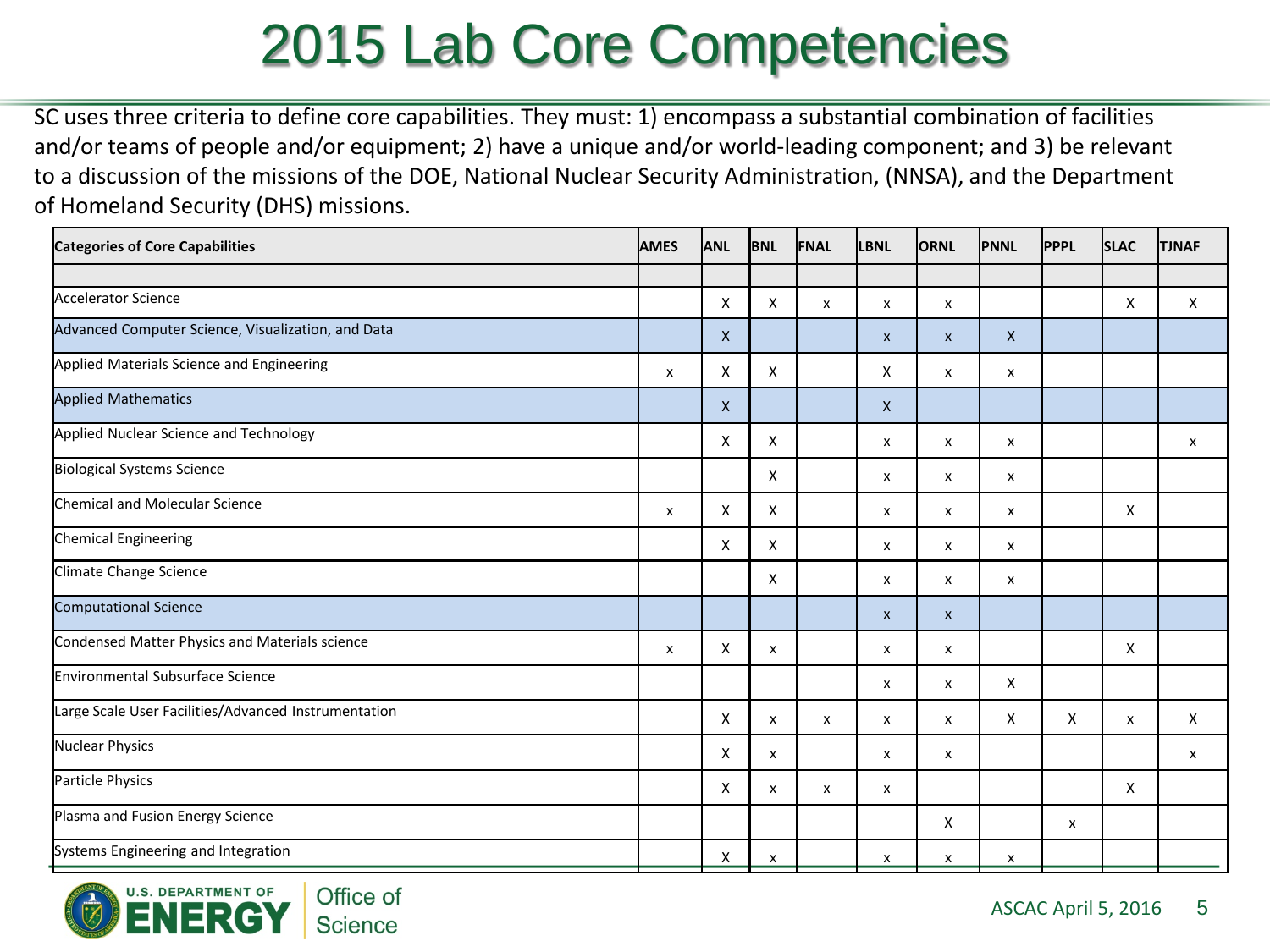#### 2015 Major Lab Plans Topic Areas

- *Mission/Overview:* Comprises a top-level summary of the laboratory that covers everything from the history and location of the laboratory, to a list of its current core capabilities and a profile of its staff.
- *Lab-at-a-Glance:* Outlines the laboratory's major sources of funding and overall costs of operation and provides a snapshot of the laboratory's human capital assets.
- *Current Laboratory Core Capabilities:* Overview of a laboratory's current core capabilities. These descriptions are intended to articulate the niche that each laboratory holds in the SC complex relative to the other SC laboratories so as to easily distinguish these institutions from one another.
- *Science Strategy for the Future/Major Initiatives:* Provides the basis for an in-depth discussion between the laboratory and the SC leadership about the laboratory's vision for the future. This discussion occurs in the context of a complete vision for a healthy, world-class laboratory and the resource needs and risks associated with accomplishing that vision.
- *Work for Others (WFO):* laboratories overall strategy and vision for the WFO program at the laboratory and to articulate how WFO activities contribute to and strengthen the laboratory's core capabilities and ability to deliver the DOE mission.
- *Infrastructure/Mission Readiness:* Ties mission readiness to laboratory facilities and infrastructure by identifying gaps and plans to fill those gaps. It also serves as SC's equivalent of the Ten Year Site Plan required by DOE Order 430.2b.
- *Human Resources:* Laboratory's perspective on the gap between its current human capital and an optimal one, the obstacles it is encountering with respect to developing a mission-ready workforce, and the actions it is taking to address these obstacles.
- **Cost of Doing Business**: Major cost drivers and to discuss methods of mitigating those factors.

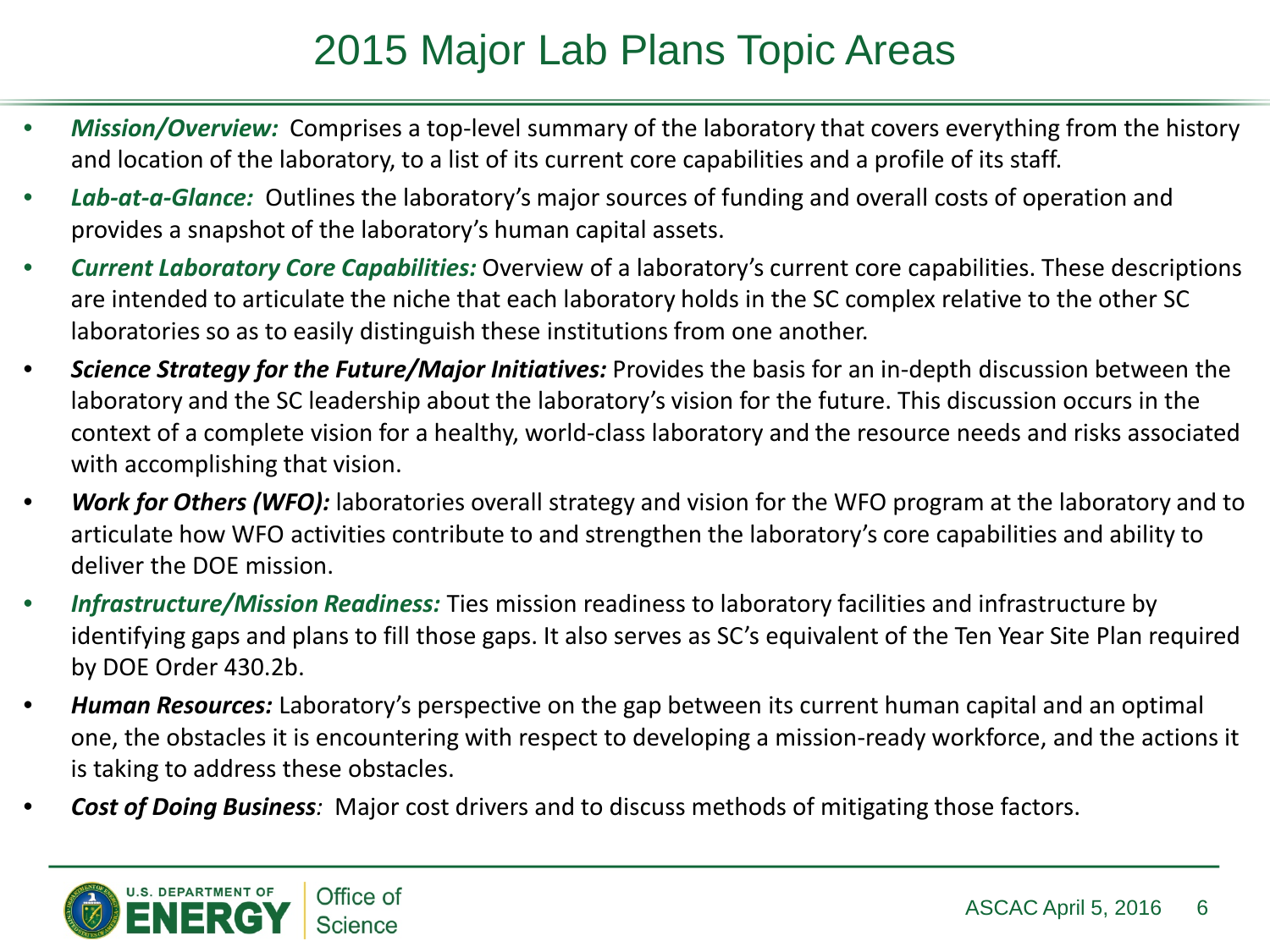### 2016 Lab Planning Changes

#### • **Will include a new section on Lab computing**

- The computing overview covers both R & D computing and commodity IT.
	- R & D computing is defined as computation resources, ranging from individual data-collection computers to supercomputers, used in scientific discovery, or in other roles that directly support the laboratory mission.
	- Commodity IT is defined as conventional information technology resources similar to those that would be found in any operational business.
- For each of these categories, submit an overview that includes: 1) existing systems, including networking capabilities, 2) a table of planned major procurements, and 3) a gap analysis pointing towards future needs. The total length of this section, excluding tables, should be less than 1 page.

#### • **Will expand to Energy Laboratories**

- INL
- NETL
- NREL

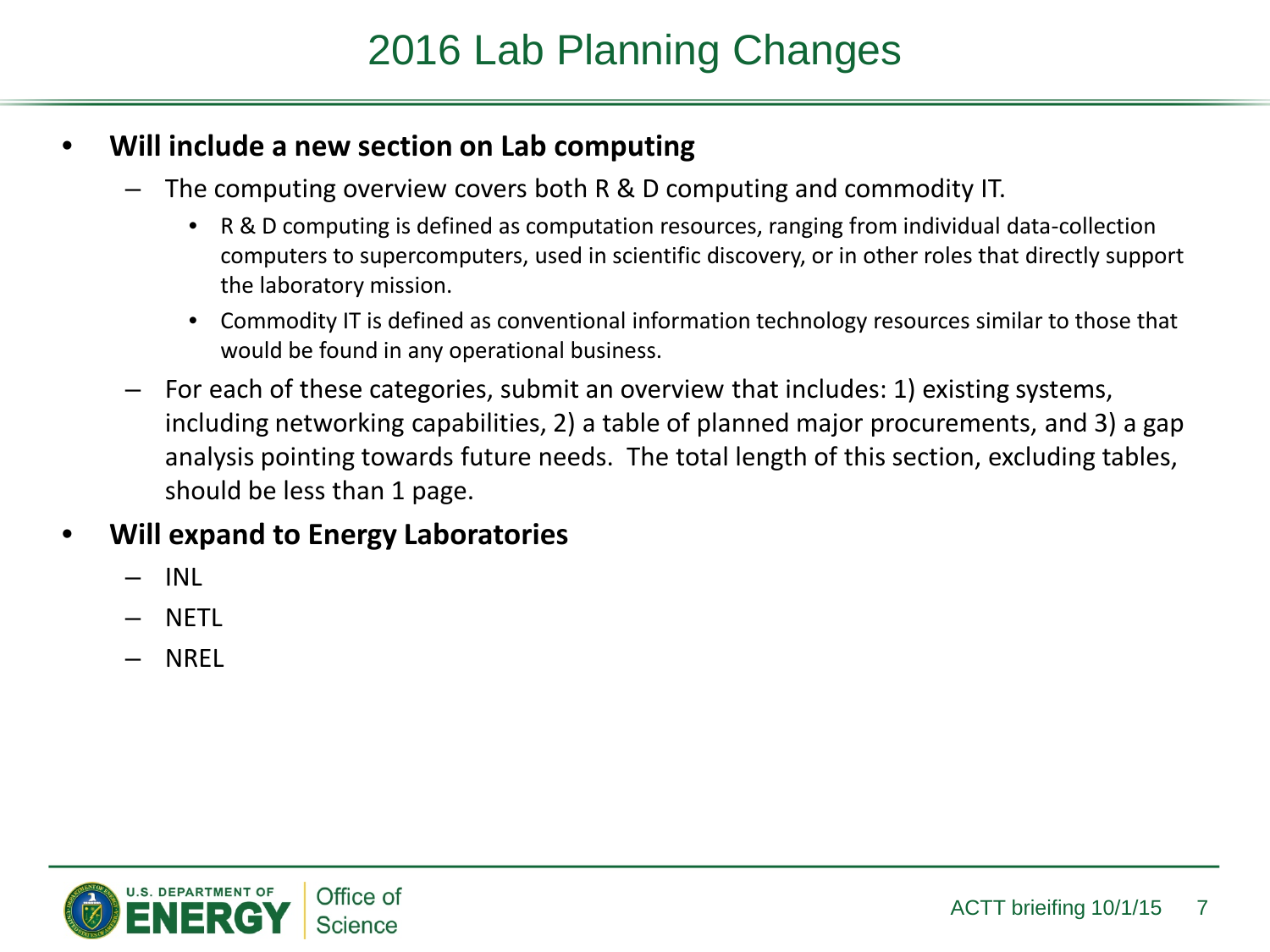## 2016 Lab Briefing Schedule

**FY 2016 Lab Plan Briefing Schedule**

| June 20 <sup>th</sup> - July 21 <sup>th</sup> |         |           |                |             |  |  |  |  |  |
|-----------------------------------------------|---------|-----------|----------------|-------------|--|--|--|--|--|
| Monday                                        | Tuesday | Wednesday | Thursday       | Friday      |  |  |  |  |  |
| 20                                            | 21      | 22        | 23             | 24          |  |  |  |  |  |
| 27                                            | 28      | 29        | 30             | $\mathbf 1$ |  |  |  |  |  |
| 4<br>Independence<br>Day                      | 5       | 6         | $\overline{7}$ | 8           |  |  |  |  |  |
| 11                                            | 12      | 13        | 14             | 15          |  |  |  |  |  |
| 18                                            | 19      | 20        | 21             |             |  |  |  |  |  |

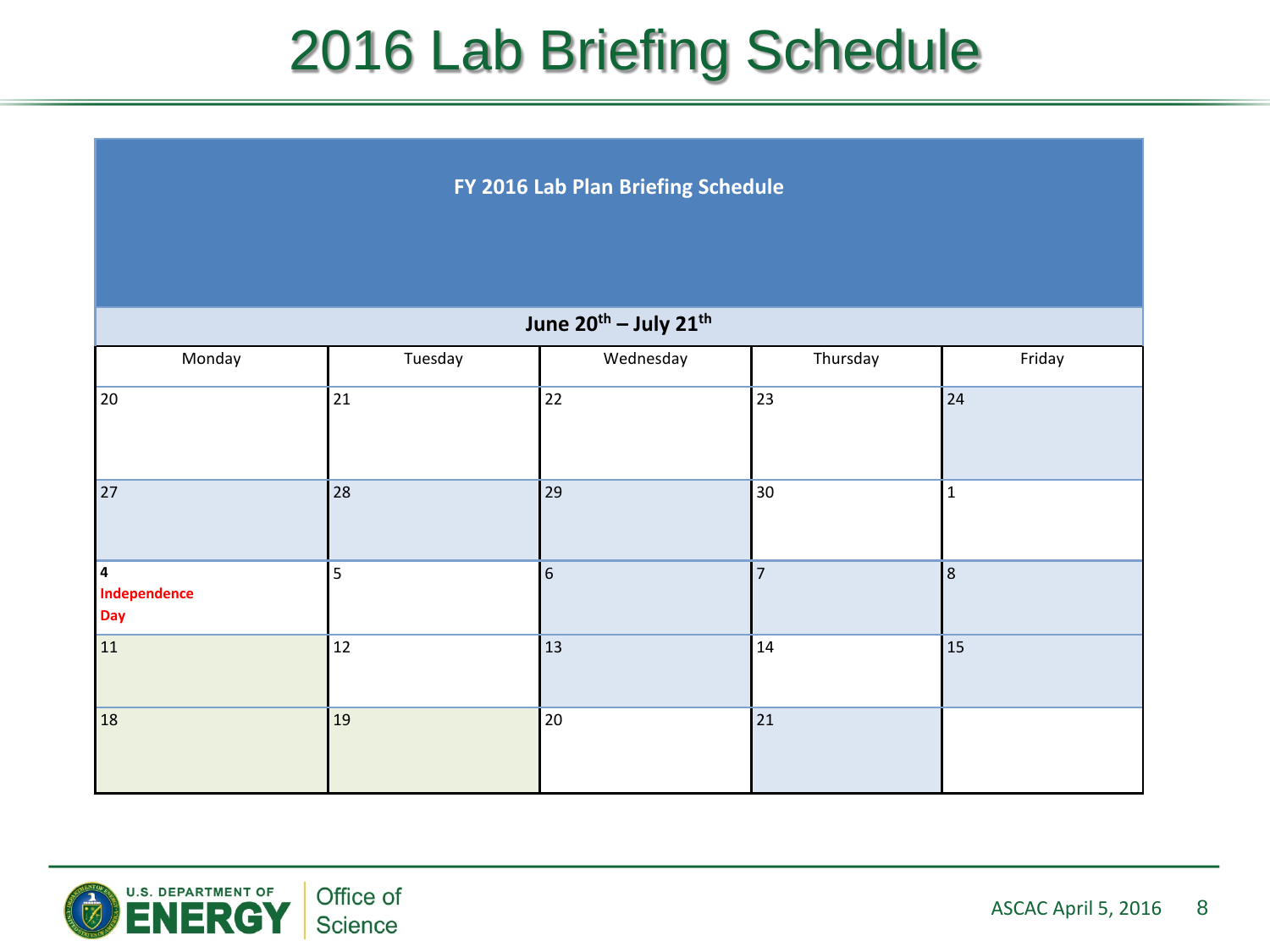### **Lab Appraisal Process**

Since 2006, SC has conducted a yearly evaluation of the scientific, technological, managerial and operational performance of the contractors who manage and operate its ten national laboratories. Designed to

- Improve transparency of the process
- Raise the level of involvement by SC leadership
- Increase consistency in the way that the labs are evaluated
- More effectively incentivize contractor performance by tying performance to fee earned, contract length and public release of grades

**http://science.energy.gov/lp/laboratory-appraisal-process/**

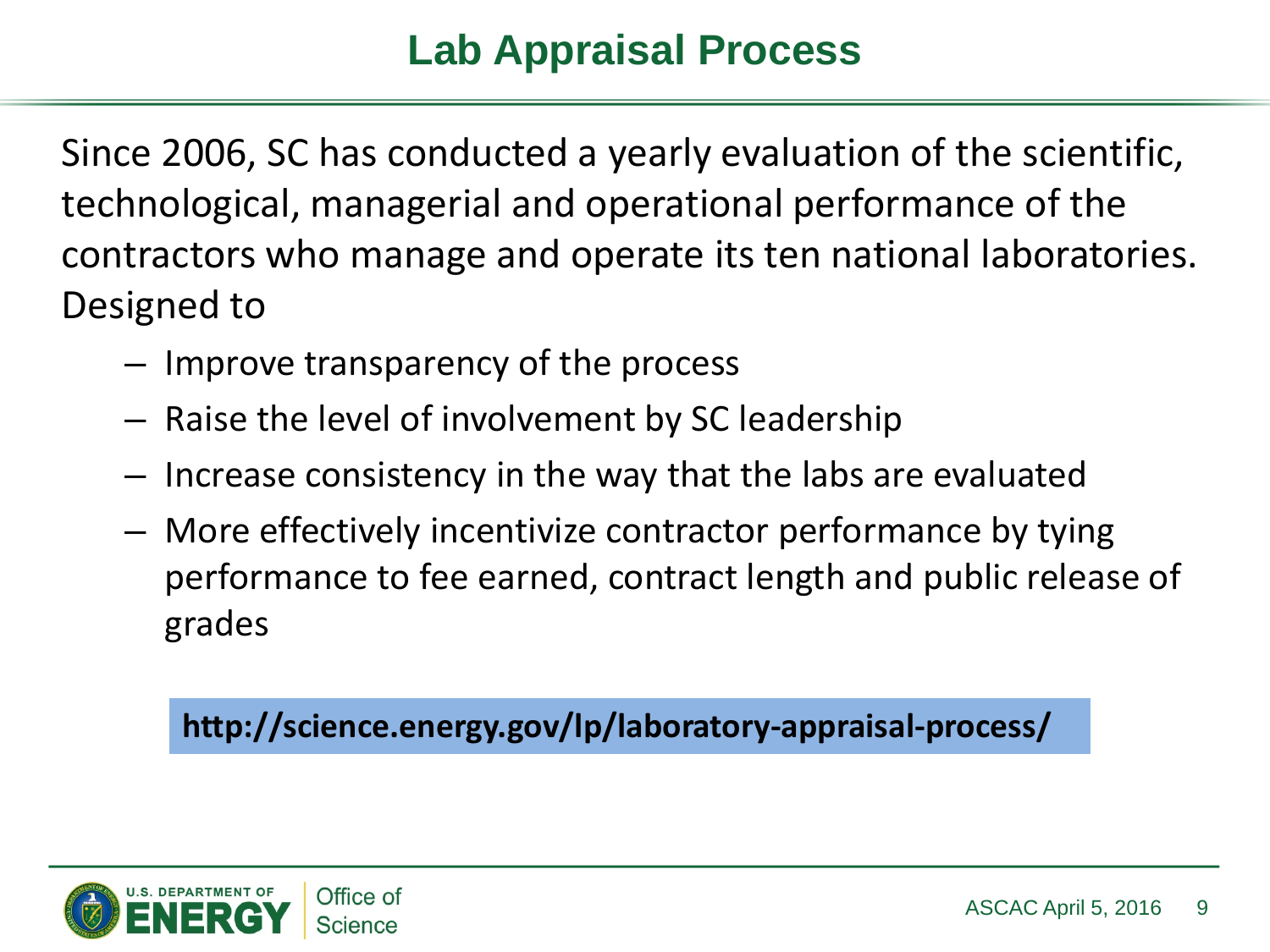- 1. Mission Accomplishment (Delivery of S&T)
- 2. Design, Construction and Operation of Research **Facilities**
- 3. Science and Technology Project/Program Management
- 4. Leadership and Stewardship of the Laboratory
- 5. Integrated Environment, Safety and Health Protection
- 6. Business Systems
- 7. Facilities Maintenance and Infrastructure
- 8. Security and Emergency Management
- For Goals 1-3 SC solicits input from all organizations that spend more than \$1 million at the laboratory
- For 2016, established goal/objective language related to public access support and, specifically, submission of accepted manuscripts as a result of ASCR's recommendations for OSTI.

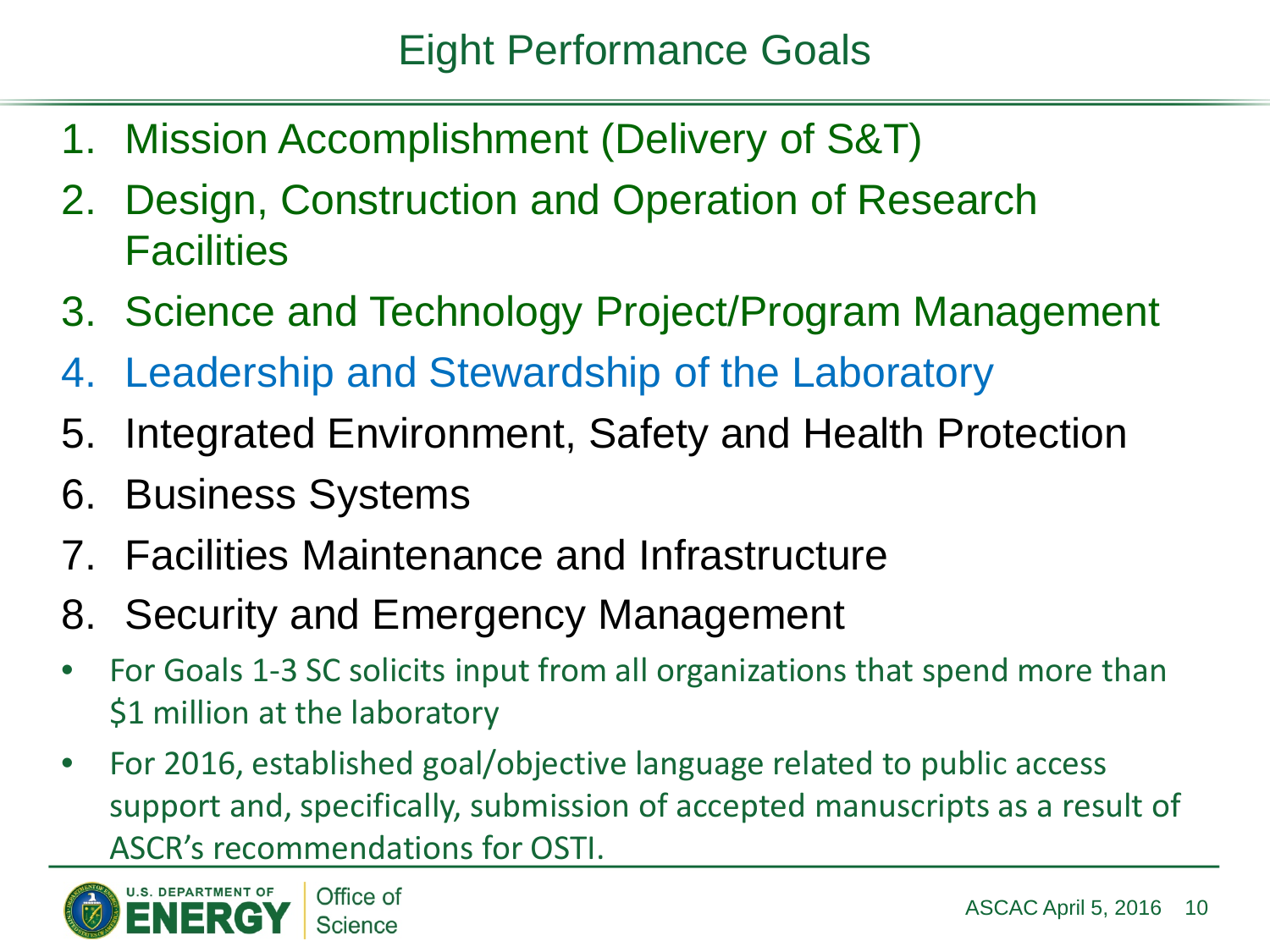## Performance Evaluation and Measurement Plan (PEMP)

- Opportunities for SC Programs and Site Offices to identity a small number of **Notable Outcomes** that illustrate or amplify important features of a laboratory's performance for the coming year.
- Performance Goals, Objectives and Notable Outcomes are documented and appended to respective lab contract at the beginning of each year.
- SC appraisal process uses a 0-4.3 scoring system with corresponding grades for each Performance Goal and Objective.
	- A grade of B+ for performance at the Objective level that "meets SC's expectations.
	- SC intentionally set its expectations associated with a B+ very high, and does not equate performance below a B+ as necessarily unsatisfactory, but as offering opportunity for improvement.
	- The grade for each of the Performance Goals is based on a weighted computation of the scores of the individual Performance Objectives identified for each Goal.

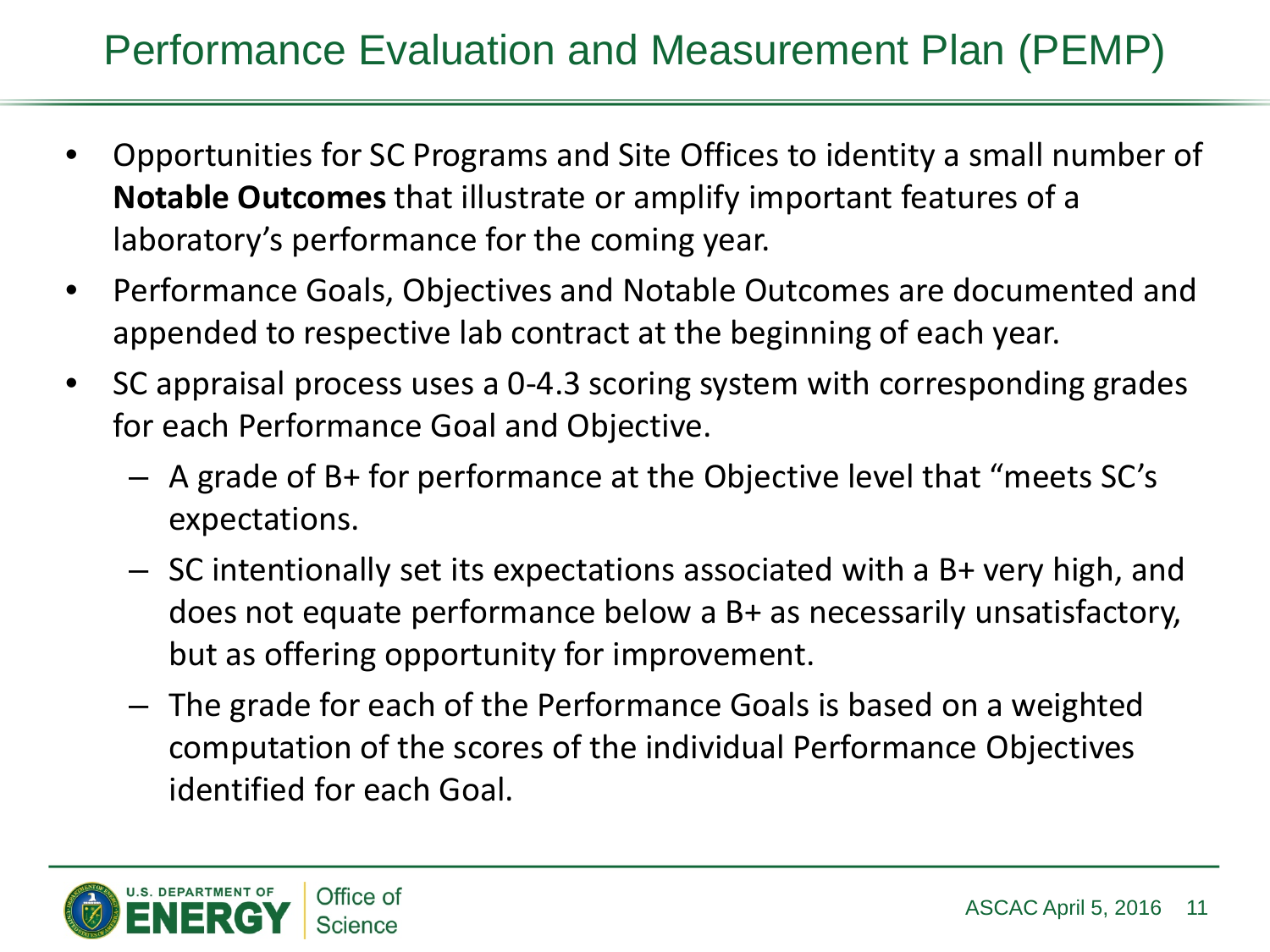#### **ASCR Example**

• For 2015, ASCR generated a Notable Outcome for NERSC and LCFs to **define a program review process to collect exascale application requirements from the Office of Science programs by the end of FY 2016 and present the plan to ASCR by February 27, 2015. The first exascale application program review should be held by September 30, 2015. (Objective 2.1)**